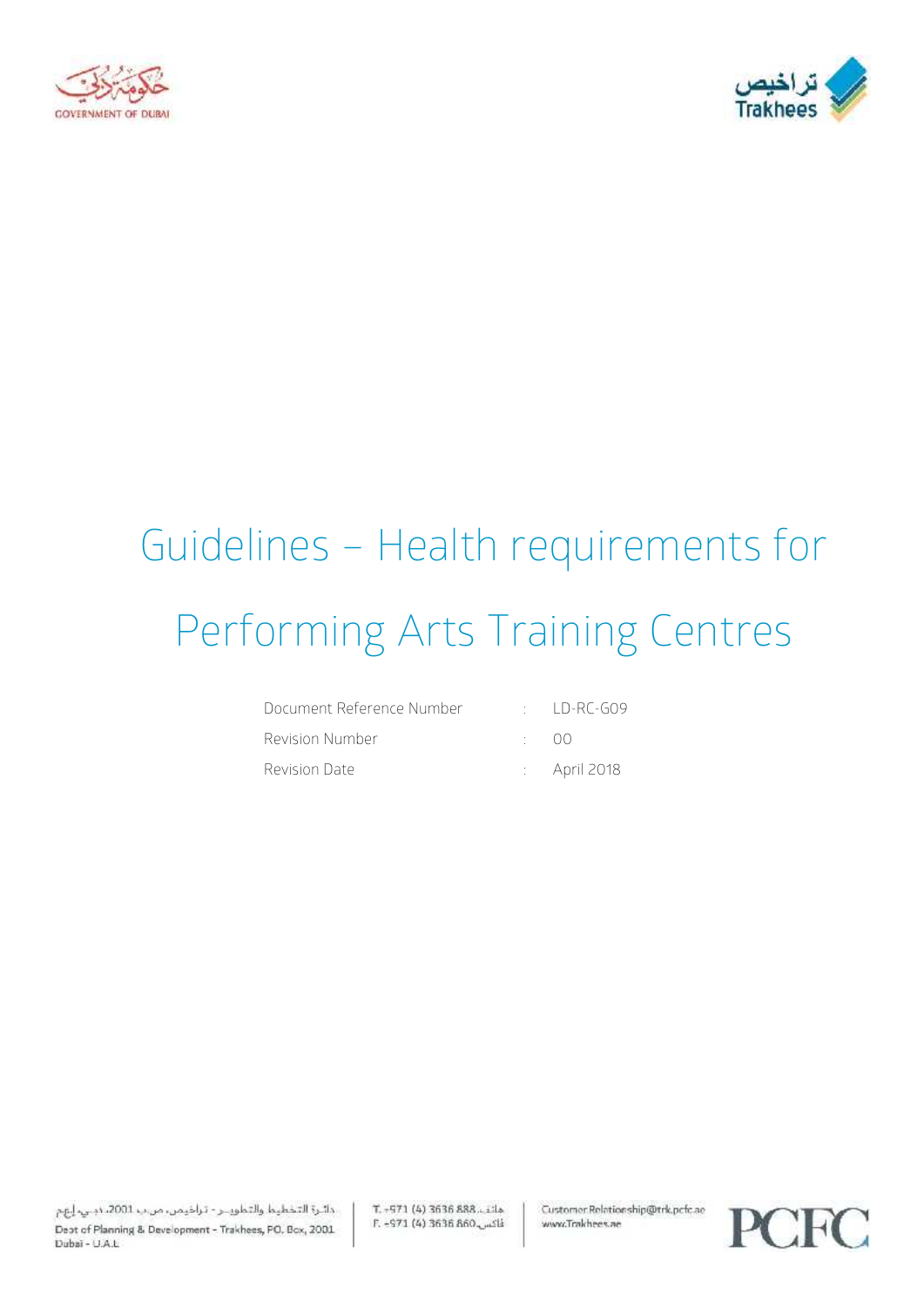

#### **1. Purpose:**

- To ensure compliance of Performing Arts Training Centres with the public health requirements set forth by Trakhees.
- To ensure the implementation of unified health requirements in Performing Arts Training Centres in the Trakhees jurisdiction in the Emirate of Dubai.

#### 2. **Scope**:

The health requirement is applicable in all performing arts training centres in the Trakhees jurisdiction in the Emirate of Dubai.

## **3. Responsibility:**

- Director, Inspection Department
- Manager, Retail & Commercial
- Senior Officer, Retail & Commercial
- Officers, Retail & Commercial

## **4. Details of implementation**:

- **4.1. License**
	- 4.1.1. A valid professional trade license issued from Trakhees Licensing Division /JAFZA should be secured and the commercial name should reflect the service provided by the centre.
	- 4.1.2. Initial approval from KHDA (Knowledge& Human Development Authority) should be available
	- 4.1.3. Updated staff list and OHC Inspection form
	- 4.1.4. Assigned staff should obtain Occupational Health Card (OHC) issued by Trakhees- (044364652/ 044364639)
	- 4.1.5. Only permitted activity in the license are allowed to be performed in the facility.
	- 4.1.6. EPHS file as per (Health Circular No.4) should be compiled and included with all the required documents for verification during inspection.
- **4.2. Equipment:**

4.2.1 White boards and other competitive equipment such as projector etc. must be used for educating. Chalks or related low-technology materials are not allowed.

- **4.3. Furniture:**
	- 4.3.1 The furniture used should be kept clean and in good condition and be made from easy to clean materials.
	- 4.3.2 Storage inside the cabinets should be arranged appropriately.